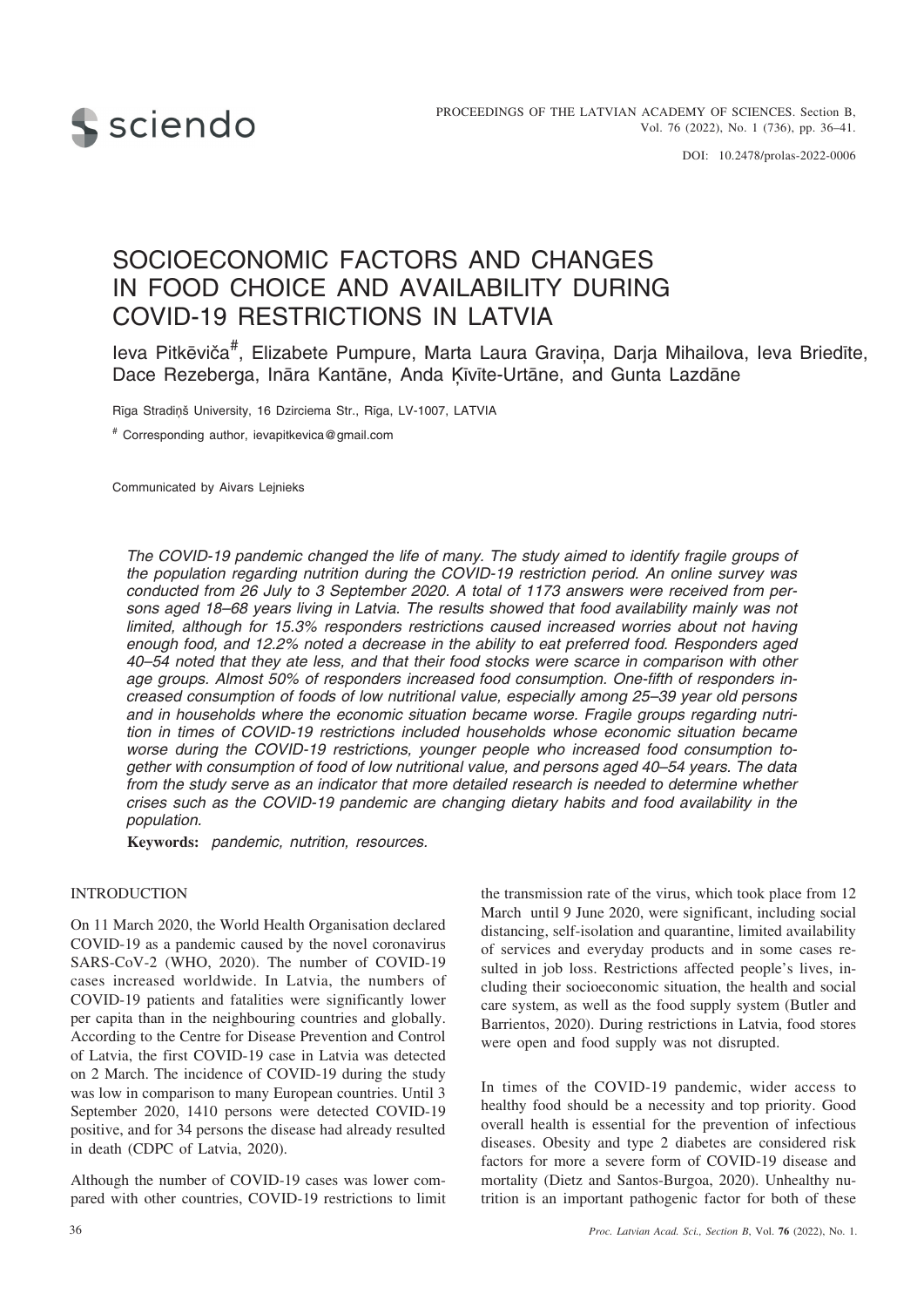health conditions. The high prevalence of these risk factors in developed countries is likely driven by increased consumption of food consisting of high amounts of saturated fat, refined carbohydrates and sugars, and low levels of fibre, unsaturated fats, and antioxidants (Cordain *et al*., 2005). According to data of the CDPC of Latvia from 2018, 34.6% of persons aged 15 to 74 were overweight and 24.1% were obese (CDPC of Latvia, 2018).

The COVID-19 pandemic has a significant impact on the economic situation. Restrictions had a direct impact on employment and heightened the risk of food insecurity for millions due to lockdown and border restrictions (Hobbs, 2020). People in Latvia were also affected by job loss, for some only temporary.

The goal of this study was to identify the most fragile groups of the population regarding nutrition during the restrictions caused by the COVID-19 pandemic. This study was a part of the International Sexual Health and Reproductive Health Survey (I-SHARE) carried out in Latvia as a component of the National Research Programme project "Impact of COVID-19 on Health Care System and Public Health in Latvia; Ways in Preparing Health Sector for Future Epidemics".

## MATERIALS AND METHODS

This study was carried out from 26 July to 3 September 2020. An online cross-sectional survey was developed for use in 33 countries as part of the I-SHARE study (Michielsen, 2020). It was centrally programmed as a selfadministered online survey using Open Data Kit software (version 1.16). The survey could be completed through smartphones, tablets, or computers. The study in Latvia was approved by the Ethical Committee of Rīga Stradiņš University (No. 6-1/06/25 from 28 May 2020). It was translated into Latvian and Russian, and the link to an online survey in both languages was distributed on social networks and in cooperation with non-governmental organisations.

The inclusion criteria were persons 18 years of age and living in Latvia, which was clarified automatically before the continuation of the questionnaire. The respondents' place of residence, age group, economic situation, as well as selfassessment of their mental health during the restrictions were taken into account when analysing the results, in order to identify the most fragile groups whose food availability and choice was affected by COVID-19 pandemic restrictions.

Standard fraud protection methods, including CAPTCHA and a measure to prevent more than one response from a single IP address, were included. Socio-demographic data were summarised using descriptive statistics and crosstabulation. Non-parametric tests were used in the analysis (Chi-Square test, Fisher exact test). Data were summarised and analysed using MS Excel and IBM SPSS 26.0. The results were considered as statistically significant if  $p < 0.05$ .

A total of 1173 Latvian citizens, aged 18 to 68, filled out an online survey. There was a predominance of women in the completed questionnaires — 82.4% of responders were women, 17.4% men, and 0.3% identified themselves as other sex. 83.2% filled out the survey in Latvian, 16.8% in Russian. 24.5% of responders were in the age group from 18 to 24 years, 35.3% were aged 25 to 32 years, 18.2% were aged 33 to 39, 11.9% were 40 to 47 years old, 5.6% were 48 to 54 years old and 4.5% were older than 54 years. Dominantly, 63% of responders lived in Rîga, the capital of Latvia, and others were from smaller cities.

## RESULTS

Responders were asked if in times of COVID-19 pandemic restrictions their employment status changed. For almost a half or 48.8% there was no change in their employment status. Some worked from home: 8.4% fully and 8.9% partly. 2.9% lost jobs because of the COVID-19 pandemic and an additional 4.6% were temporarily unemployed. For 64.9% responders, the economic situation during COVID-19 restrictions stayed the same, for 7.3% improved and for 27.8% responders it became worse. 24.9% noted partial loss of income, and 3.3% suffered total loss of income because of the COVID-19 pandemic.

15.3% of respondents noted that they were worried about not having enough food during COVID-19 restrictions, but most respondents (74.8%) were not worried. There was no statistically significant association between age or place of residence and worries to not have enough food. Households whose economic situation became worse more often were worried about not having enough food, in comparison with households whose economic situation did not change or improve (Table 1).

*Table 1.* Association between household economic situation, place of residence, age group and worries to not have enough food

| Economic situation in | Worried to not have enough food |                              |                                  |                          |                            |
|-----------------------|---------------------------------|------------------------------|----------------------------------|--------------------------|----------------------------|
| household             | N <sub>0</sub>                  | Yes, but less than<br>before | Yes, but not more than<br>before | Yes, more than<br>before | Pearson Chi-Square<br>test |
| Became worse          | $61.5\%$ (198)                  | $4.3\%$ (14)                 | $9.0\%$ (29)                     | $25.2\%$ (81)            | p < 0.001                  |
| Stayed the same       | 79.5% (598)                     | $4.5\%$ (34)                 | $4.5\%$ (34)                     | $11.4\%$ (86)            |                            |
| Improved              | $82.1\%$ (69)                   | $3.6\%$ (3)                  | $1.2\%$ (1)                      | $13.1\%$ (11)            |                            |
| Place of residence    |                                 |                              |                                  |                          | $p = 0.792$                |
| Age group             |                                 |                              |                                  |                          | $p = 0.366$                |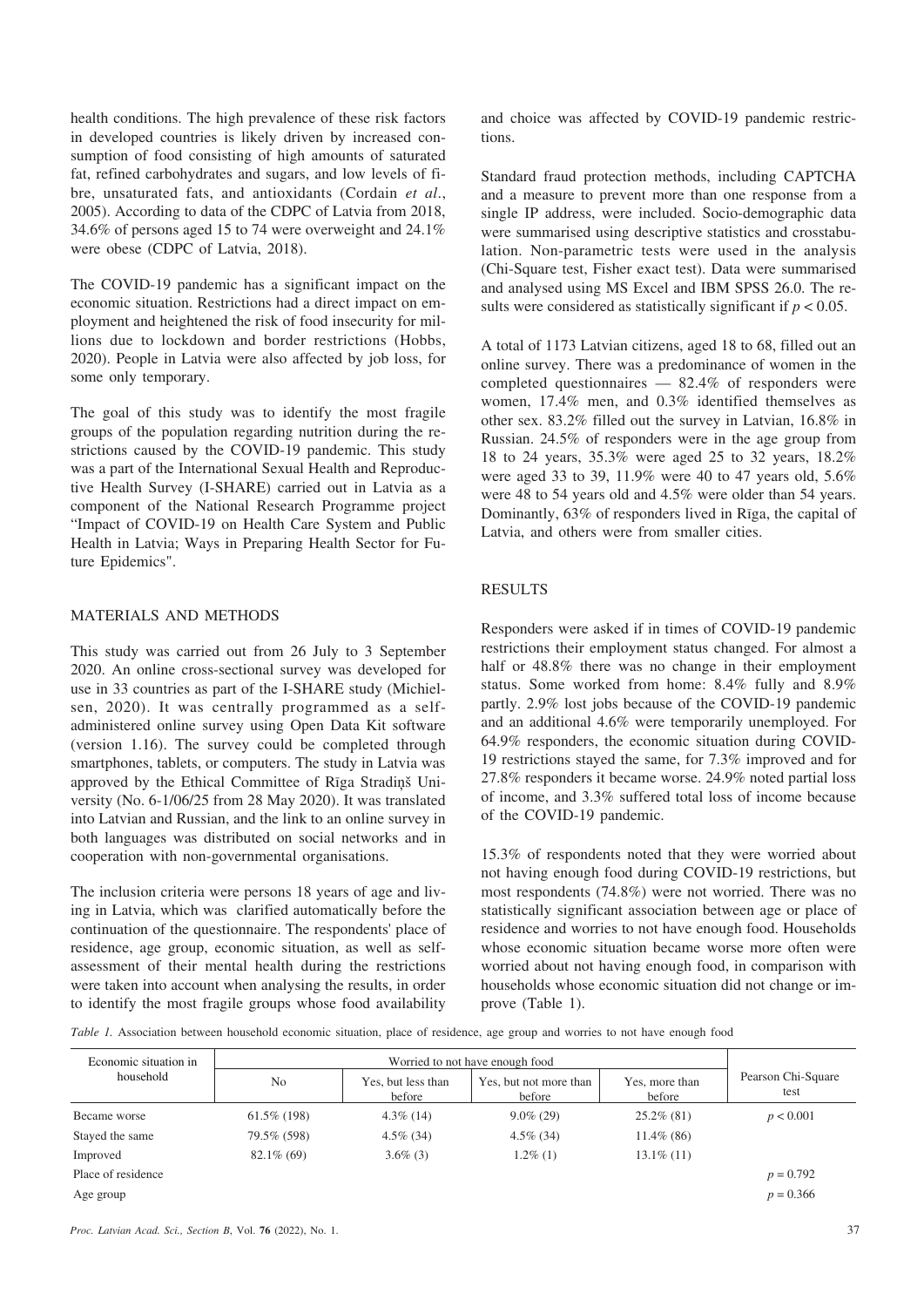9% of responders were not able to eat preferred food because of restrictions, an additional 3.2% noted an inability to obtain the preferred food even before restrictions, and 83.9% had no problems getting preferred food. Those whose economic situation did not change or became worse more often did not get preferred foods compared with those whose economic situation improved ( $p < 0.001$ ). No association was found between place of residence or age group with preferred food (Table 2).

A significant association was noted between the age group and consumption of food because of reduced food availability ( $p = 0.001$ ). 6.4% of persons aged 40 to 47 and 6.1% of persons aged 48 to 54 years ate less in the period of COVID-19 restrictions. In comparison, only 0.7% of persons aged 25 to 32 years noted the need to eat less. No association was observed between place of residence and reduced food availability. Households in which the economic situation became worse ate less compared with households where the economic situation stayed the same  $(p = 0.001)$ (Table 3).

Significant differences between age groups were observed for the case when food stocks were empty with no way to get more food. Young people less often experienced this: 0.7% of persons aged 18 to 24 and 0.7% of those aged 25 to 32 years, compared with 5% of persons aged 40 to 47 and 7.6% of those aged 48 to 54 years, *p* < 0.001. Also, households in which the economic situation became worse more often noted that their food stocks were empty with no way to procure more food, compared with households where the economic situation stayed the same  $(p = 0.001)$  (Table 4). No association was noted between place of residence and empty food stocks ( $p = 0.430$ ).

Almost half of respondents noted that they increased food consumption during the period of restrictions: 39.4% a bit and 9.9% a lot. A significant association was noted between persons aged 18 to 24 years, who significantly increased food consumption, and persons aged 25 to 32 years and over 54 years, who did not increase or slightly increased food consumption ( $p = 0.003$ ). A statistically significant association was observed between the economic situation in the household and food consumption during the restrictions — households, whose economic situation stayed the same or became worse, more often did not increase food consumption  $(p = 0.015)$  (Table 5). No association was noted

| Table 2. Association between household economic situation, place of residence, age group and ability to eat preferred food |  |  |  |
|----------------------------------------------------------------------------------------------------------------------------|--|--|--|
|                                                                                                                            |  |  |  |

| Economic situation in | Changes in ability to eat preferred food |                              |                                  |                          |                            |
|-----------------------|------------------------------------------|------------------------------|----------------------------------|--------------------------|----------------------------|
| household             | No changes                               | Yes, but less than<br>before | Yes, but not more than<br>before | Yes, more than<br>before | Pearson Chi-Square<br>test |
| Became worse          | 73.3% (236)                              | $5.9\%$ (19)                 | $6.2\%$ (20)                     | 14.6% (47)               | p < 0.001                  |
| Stayed the same       | 89.2% (671)                              | $1.7\%$ (13)                 | $2.1\%$ (16)                     | $6.9\%$ (52)             |                            |
| Improved              | 88.1\% (981)                             | $4.8\%$ (36)                 | $1.2\%$ (37)                     | $6.0\%$ (104)            |                            |
| Place of residence    |                                          |                              |                                  |                          | $p = 0.085$                |
| Age group             |                                          |                              |                                  |                          | $p = 0.442$                |

*Table 3.* Association between household economic situation, place of residence, age group and eating less

| Economic situation in | Eating less because there was not enough food                                                                                                             |                              |                                  |                          |                        |
|-----------------------|-----------------------------------------------------------------------------------------------------------------------------------------------------------|------------------------------|----------------------------------|--------------------------|------------------------|
| household             | No                                                                                                                                                        | Yes, but less than<br>before | Yes, but not more than<br>before | Yes, more than<br>before | Fisher's exact<br>test |
| Became worse          | 89.4% (286)                                                                                                                                               | $2.5\%$ (8)                  | $1.3\%$ (4)                      | $6.9\%$ (22)             | p < 0.001              |
| Stayed the same       | 98.5% (740)                                                                                                                                               | $0.1\%$ (1)                  | $0.9\%$ (7)                      | $0.4\%$ (3)              |                        |
| Improved              | $96.4\%$ (81)                                                                                                                                             | $0.0\%$ (0)                  | $1.2\%$ (1)                      | $2.4\%$ (2)              |                        |
| Place of residence    |                                                                                                                                                           |                              |                                  |                          | $p = 0.111$            |
| Age group             | Persons aged 40 to 47 and 48 to 54 years more often experienced reduced food<br>availability $(6.4\%$ and $6.1\%$ accordingly) in comparison with persons |                              |                                  |                          | p < 0.001              |

aged 25 to 32 (0.7%) years

| Economic situation in |                | Empty food stocks with no way of getting more food                                                                                                                           |                                  |                          |                        |
|-----------------------|----------------|------------------------------------------------------------------------------------------------------------------------------------------------------------------------------|----------------------------------|--------------------------|------------------------|
| household             | N <sub>o</sub> | Yes, but less than<br>before                                                                                                                                                 | Yes, but not more than<br>before | Yes, more than<br>before | Fisher's exact<br>test |
| Became worse          | 92.8% (298)    | $0.9\%$ (3)                                                                                                                                                                  | $1.2\%$ (4)                      | $5.0\%$ (16)             | p < 0.001              |
| Stayed the same       | 98.1\% (738)   | $0.4\%$ (3)                                                                                                                                                                  | $0.8\%$ (6)                      | $0.7\%$ (5)              |                        |
| Improved              | 94.0% (79)     | $1.2\%$ (1)                                                                                                                                                                  | $1.2\%$ (1)                      | $3.6\%$ (3)              |                        |
| Place of residence    |                |                                                                                                                                                                              |                                  |                          | $p = 0.430$            |
| Age group             |                | Persons aged 40 to 47 (5.0%) and 48 to 54 (7.6%) years more often experienced empty food stocks in<br>comparison with persons aged 18 to 24 $(0.7\%)$<br>$105.22 \times 107$ |                                  |                          |                        |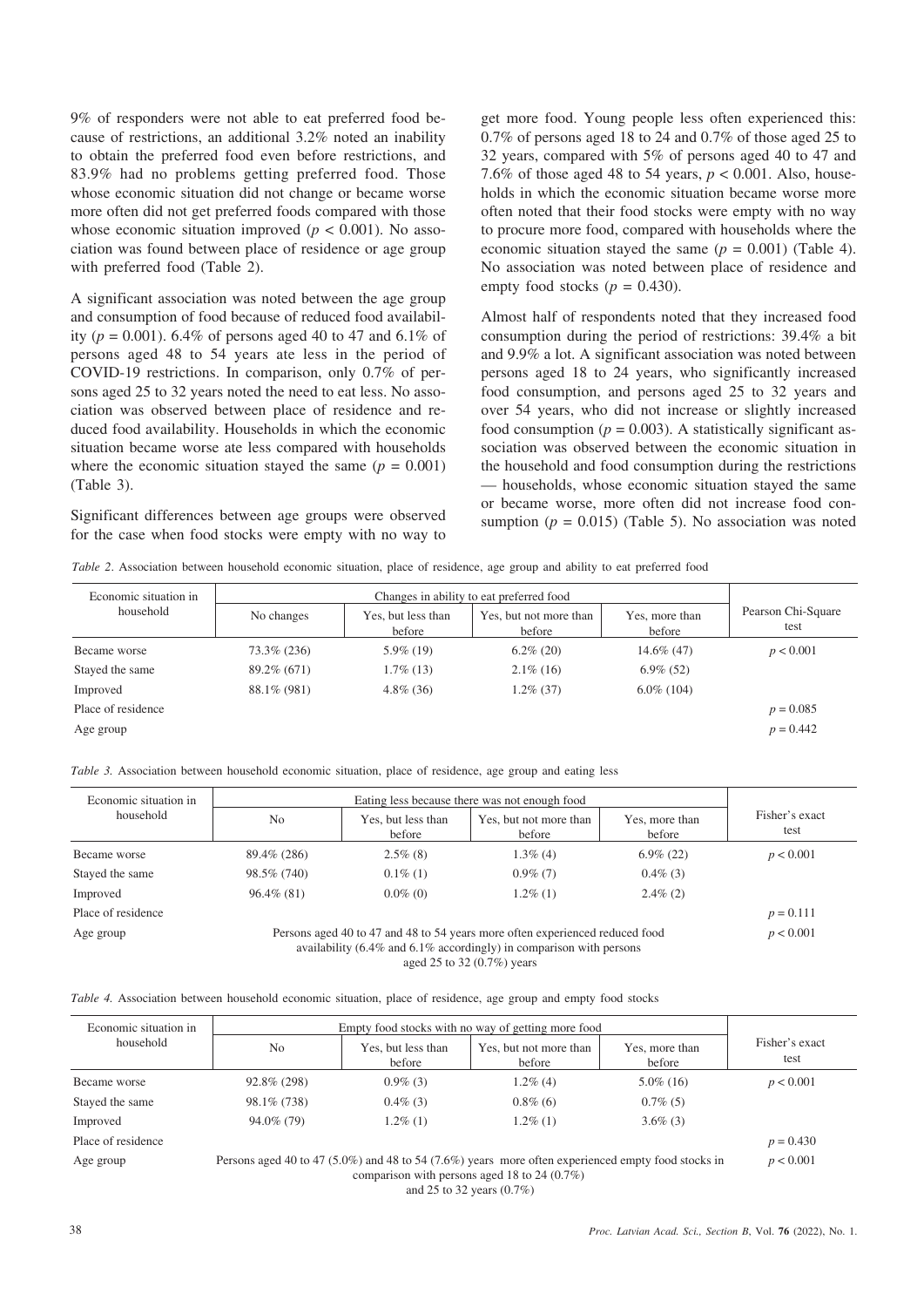*Table 5.* Association between household economic situation, place of residence, age group and increase in food consumption

| Economic situation in | Increased consumption of food                                                                                                                                                |               |               |                 |  |
|-----------------------|------------------------------------------------------------------------------------------------------------------------------------------------------------------------------|---------------|---------------|-----------------|--|
| household             | No                                                                                                                                                                           | Yes, a bit    | Yes. a lot    | Chi-Square test |  |
| Became worse          | 48.0% (154)                                                                                                                                                                  | 39.3% (126)   | $12.8\%$ (41) | p < 0.015       |  |
| Stayed the same       | 53.1\% (399)                                                                                                                                                                 | 38.5% (289)   | $8.4\%$ (63)  |                 |  |
| Improved              | $36.9\%$ (31)                                                                                                                                                                | $50.0\%$ (42) | $13.1\%$ (11) |                 |  |
| Place of residence    |                                                                                                                                                                              |               |               | $p = 0.371$     |  |
| Age group             | Persons aged 18 to 24 (14.4%) years more often increased food consumption in comparison with persons<br>aged 25 to 32 (8.4%) years and persons older than 54 years $(0.0\%)$ |               |               |                 |  |

*Table 6.* Association between household economic situation, place of residence, age group and increased consumption of food of low nutritional value

| Economic situation in | Increased consumption of food of low nutritional value                                                                                                                                                                |               |              |                 |  |
|-----------------------|-----------------------------------------------------------------------------------------------------------------------------------------------------------------------------------------------------------------------|---------------|--------------|-----------------|--|
| household             | No                                                                                                                                                                                                                    | Yes, a bit    | Yes, a lot   | Chi-Square test |  |
| Became worse          | 73.2% (235)                                                                                                                                                                                                           | $20.6\%$ (66) | $6.2\%$ (20) | p < 0.001       |  |
| Stayed the same       | $86.4\%$ (650)                                                                                                                                                                                                        | 13.0\% (98)   | $0.5\%$ (4)  |                 |  |
| Improved              | 79.8% (67)                                                                                                                                                                                                            | $19.0\%$ (16) | $1.2\%$ (1)  |                 |  |
| Place of residence    |                                                                                                                                                                                                                       |               |              | $p = 0.279$     |  |
| Age group             | 3.8% of persons aged 33 to 39 years significantly increased consumption of food of low nutritional value in<br>comparison with 0.5% of persons aged 25 to 32 years. Nevertheless, both groups increased food consump- |               |              |                 |  |

tion of low nutritional value, 24.3% and 15.9% accordingly.

between place of residence and increased food consumption  $(p = 0.371)$ .

In times of COVID-19 pandemic restrictions, 17.7% increased consumption of food of low nutritional value, especially among younger people — 15.9% of persons aged 25 to 32 years and 24.3% of people aged 33 to 39 years ( $p =$ 0.018). No association was noted between place of residence and consumption of food of low nutritional value  $(p =$ 0.279). Households whose economic situation became worse more often ate food of low nutritional value, in comparison with households whose economic situation did not change  $(p = 0.001)$  (Table 6).

Respondents self-assessed their mental health on a scale from 1 to 5, where one meant poor and five — excellent. Significant correlation was observed between mental health assessment and food consumption during the COVID-19 restrictions, as crisis like the COVID-19 pandemic could cause mental health issues, which could affect food intake habits. Data showed that increased food consumption was less common in people with better mental health (*p* < 0.001).

#### DISCUSSION

The study showed that restrictions implemented to limit the spread of COVID-19 had an influence on the socioeconomic situation and food choice and availability for certain groups of the population. The ability to eat a healthy diet is largely determined by one's access to affordable, healthy foods — a consequence of the conditions and environment in which one lives (Belanger, 2020). Households whose economic situation became worse more often did not have access to preferred foods, ate less and noted that their food stocks were empty during COVID-19 pandemic restrictions. Persons up to the age of 40 tended to increase food consumption and consumption of food of low nutritional value, while persons over 40 years more often noted reduced food availability and experienced empty food stocks. With additional research, it would be important to understand whether reduced food availability was mostly related to the deteriorating economic situation, or if there were additional restrictive factors.

Although a healthy diet during a global pandemic is crucial for maintaining immunity and health, one-third of the study participants increased consumption of foods of low nutritional value. This is a worrying signal, especially in combination with the fact that almost half of respondents increased food consumption in general, which could lead to obesity and other associated health conditions. Obesity may be a common denominator of associated coexisting conditions and underlying socioeconomic factors linked to worse outcomes from COVID-19 (Belanger, 2020). Individuals with obesity have an increased risk of hospitalisation, increased need for intensive care and increased risk of death (Ryan, 2020; Sattar, 2020; Simonnet, 2020; Yang, 2020; Williamson, 2020). In further studies, additional factors such as BMI changes, activity level, calorie balance and others should be included for a more accurate evaluation of the effects of increased food intake on overall health.

The nonmedical factors and conditions that influence health include economic stability, access to nutritious food, social and community context, and access to health services (Daniel, 2018). Most of the respondents continued their jobs, but one-third noted that their household economic situation became worse, which was associated with difficulty of procuring food. Measures to help such households obtain the food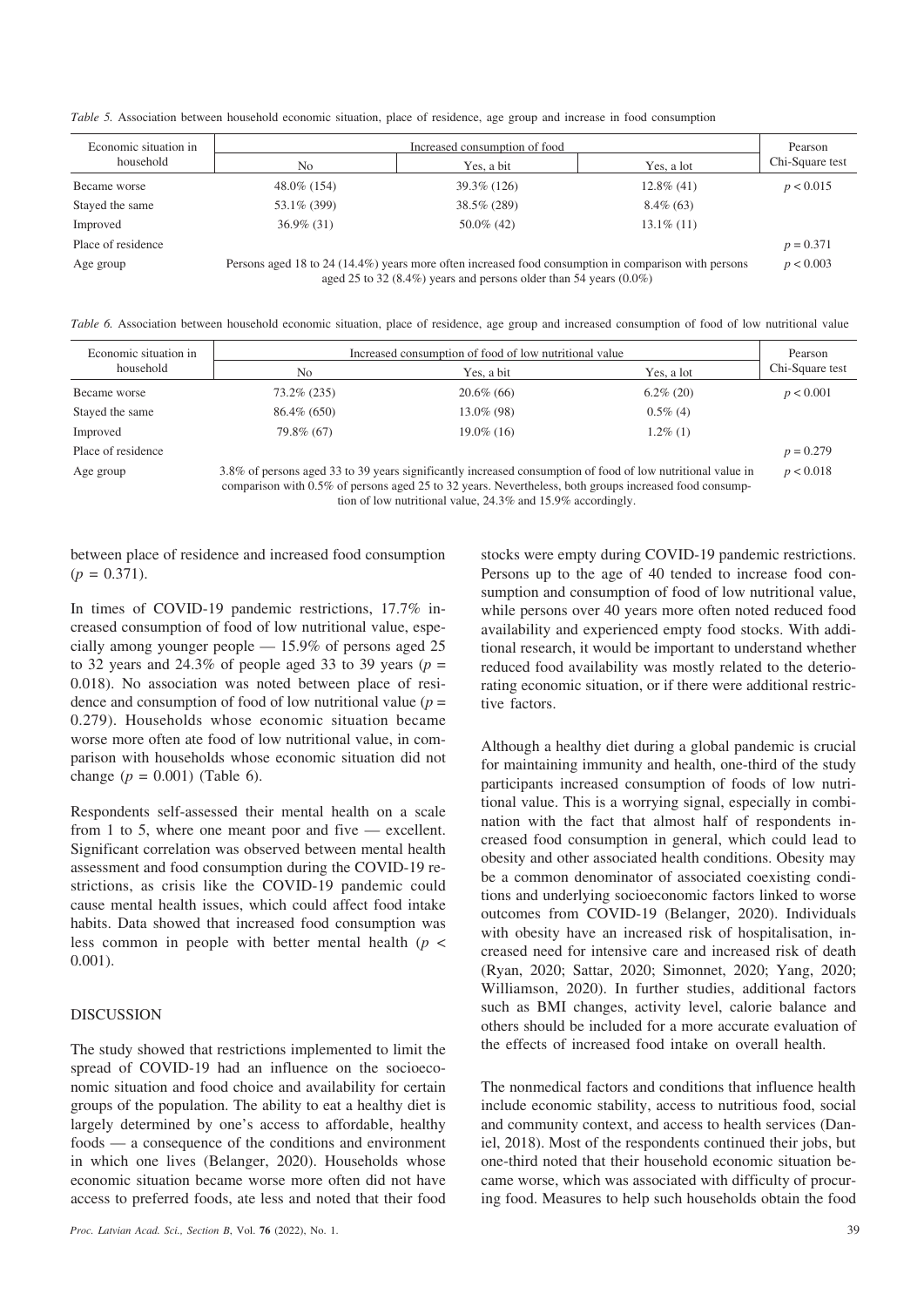they need should be implemented in the event of such crises.

As COVID-19 restrictions included limited access to faceto-face meetings, the study was implemented fully online. Although the response rate was sufficient, certain groups of the population were difficult to reach. We found that men, older people and people living outside the capital of Latvia less often participated in the study. It would be important to implement special measures to reach out to these groups in further studies.

## **CONCLUSIONS**

COVID-19 has influenced the economic situation and food choice and availability. The economic situation became worse for one-third of respondents, although most of them continued to work. For most respondents, food availability was not reduced. Almost a half of the respondents increased food consumption during the COVID-19 pandemic restrictions, and in addition, on-fifth increased consumption of food of low nutritional value. The most fragile groups regarding nutrition in times of the COVID-19 restrictions were households whose economic situation became worse and experienced changes in food availability and choice, younger persons who increased food consumption in general together with consumption of food of low nutritional value, and persons aged 40 to 54 years who more often experienced reduced food availability and empty food stocks. Increased food consumption was less common among people with better mental health.

### *ACKNOWLEDGEMENTS*

*We would like to thank the I-SHARE Consortium for cooperation and to those that have participated in the online survey. The study was financed and carried out as part of the National Research Programme project "Impact of COVID-19 on Health Care System and Public Health in Latvia; Ways in Preparing Health Sector for Future Epidemics" (Project No. VPP-COVID-2020/1-0011)*.

#### **REFERENCES**

- Belanger, M. J., Hill, M. A. Angelidi, A. M., Dalamaga, M., Sowers, J. R., Mantzoros, C. S. (2020). COVID-19 and disparities in nutrition and obesity. *New Engl. J. Med*., **383**, e69.
- Butler, M. J., Barrientos, R. M. (2020). The impact of nutrition on COVID-19 susceptibility and long-term consequences. *Brain Behav. Immun*., **87**, 53–54.

Received 22 March 2021 Accepted in the final form 18 January 2022

- CDPC of Latvia. Health Behaviour among Latvian Adult Population (2018). https://www.spkc.gov.lv/lv/veselibu-ietekmejoso-paradumu-petijumi/latv ijas-iedzivotaju-veselibu-ietekmejoso-paradumu-petijums-2018-i-un-ii-d ala.pdf/latvijas-iedzivotaju-veselibu-ietekmejoso-paradumu-petijums-201 8-i-un-ii-dala.pdf (accessed 31.10. 2021).
- Cordain, L., Eaton, S. B., Sebastian, A., Mann, N., Lindeberg, S., Watkins, B. A., O'Keefe, J. H., Brand-Miller, J. (2005). Origins and evolution of the Western diet: Health implications for the 21<sup>st</sup> century. *Amer. J. Clin. Nutr.*, **81**, 341–354.
- COVID-19 statistics in Latvia until 3 September 2020. Data from the Centre for Disease Prevention and Control of Latvia. https://infogram.com/c19-izplatiba-latvija-2020-1h7v4pzlzlnj6k0 (accessed 01.01.2021).
- Daniel, H., Bornstein, S. S, Kane, G. C. (2018). Addressing social determinants to improve patient care and promote health equity: An American College of Physicians position paper. *Ann. Internal Med*., **168**, 577–578.
- Dietz, W., Santos-Burgoa, C. (2020). Obesity and its implications for COVID-19 mortality. *Obesity (Silver Spring),* **28**, 1005–1005.
- Hobbs, J. E. (2020). Food supply chains during the COVID-19 pandemic. *Canad. J. Agricult. Econ*., **68**, 171–176.
- Johns Hopkins University CSSE COVID-19 data. Daily new confirmed COVID-19 cases per million people. https://ourworldindata.org/coronavirus#acknowledgements (accessed 1 January 2021).
- Michielsen, K., Larrson, E. C., Kågesten, A., Erausquin, J. T., Griffin, S., Velde, Sarah van de, Tucker, J. D. (2020). International Sexual Health and Reproductive Health (I-SHARE) Survey during COVID-19: Study protocol for online national surveys and global comparative analyses. *Sexually Transmit. Infect*., **97** (2), 88–92.
- Ryan, D. H., Ravussin, E., Heymsfield, S. (2020). COVID 19 and the patient with obesity — the editors speak out. *Obesity (Silver Spring),* **28** (5), 847.
- Sattar, N., McInnes, I. B., McMurray, J. J. V. (2020). Obesity a risk factor for severe COVID-19 infection: Multiple potential mechanisms. *Circulation*, **142** (1), 4–6. DOI: 10.1161/CIRCULATIONAHA.120.047659. https://pubmed.ncbi.nlm.nih.gov/ (accessed 31 December 2020).
- Simonnet, A., Chetboun, M., Poissy, J., Raverdy, V., Noulette, J., Duhamel, A., Labreuche, J., Mathieu, D., Pattou, F., Jourdain, M. (2020). High prevalence of obesity in severe acute respiratory syndrome coronavirus-2 (SARS-CoV-2) requiring invasive mechanical ventilation. *Obesity (Silver Spring)*, **28** (7), 1195–1199.
- The World Health Organization. Coronavirus disease (COVID-19) situation report, March 11th. www.who.int/docs/default-source/coronaviruse/situation-reports/20200311-sitrep-51-covid-19.pdf?sfvrsn=1ba62e57\_10 (accessed 01.01. 2021).
- Williamson, E. J., Walker, A. J., Bhaskaran, K., Bacon, S., Bates, C., Morton, C. E., Curtis, H. J., Mehrkar, A., Evans, D., Inglesby, P., *et al.* (2020). Factors associated with COVID-19-related death using OpenSAFELY. *Nature*, **584**, 430–436.
- Yang, J, Hu, J, Zhu, C. (2021). Obesity aggravates COVID-19: A systematic review and meta-analysis. *J. Med. Virol*., **93** (1), 257–261.